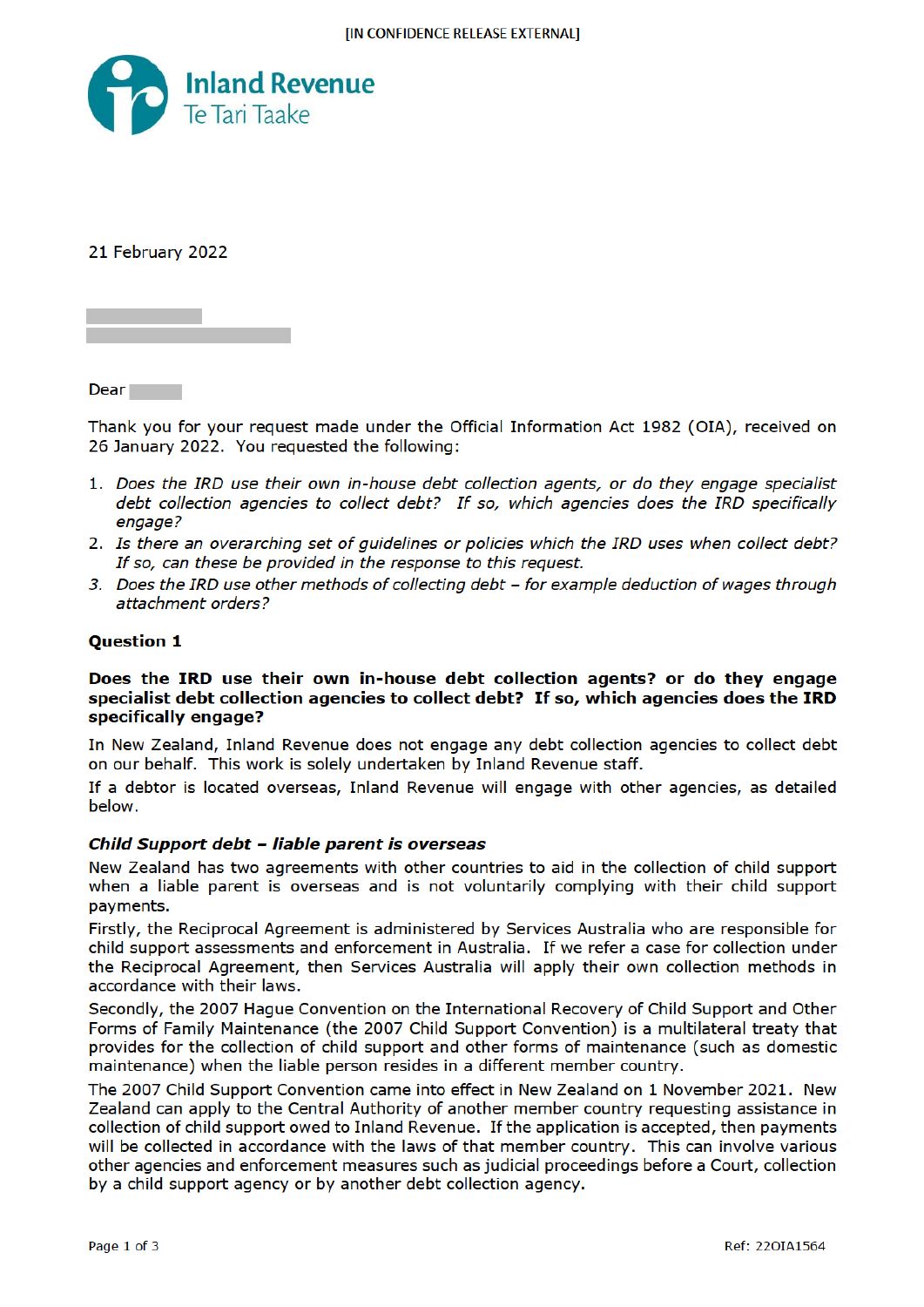A list of the 2007 Child Support Convention Central Authorities, as well as information about enforcement procedures in each member country, is available on The Hague website https://www.hcch.net/en/instruments/conventions/specialised-sections/child-support.

If Inland Revenue is asked to collect payments for another country, we will use the enforcement provisions of the Child Support Act 1991.

# *Student loan debt – borrower is overseas*

When we have reason to believe that the borrower is in Australia or the UK, we can refer the case to have tracing attempted on our behalf. We use third party debt collection agencies in the country we believe the person is living, those being Baycorp Australia and CCI Legal UK. These agencies may where appropriate, take collection action on IR's behalf in the country the borrower resides.

#### *Tax debt – debtor is overseas*

New Zealand has agreements with Australia, United Kingdom, Netherlands, Japan, Canada, Poland and Turkey to aid in the collection of tax related debt when a person or entity, such as a company, is not voluntarily complying with their payments.

New Zealand is also a signatory of the 'Multilateral Convention on Mutual Administrative Assistance in Tax Matters' (MAC) along with 144 other jurisdictions. This convention includes provisions on tax collection of which members can opt into. Members can then request help from other members to collect tax debt. Each country will use the powers granted to them within their own domestic laws to collect the debt, that can mean the way in which the debt is collected can vary from country to country. These agreements are reciprocal which typically means any country collecting debt on behalf of another will bear the cost and resourcing of that collection with the understanding that the same provisions would apply the other way if roles were reversed. However, if extraneous costs are incurred due to needing support outside of the tax agency, such as private legal support, then these costs would typically be passed back to the country requesting help in collection.

# **Question 2**

# **Is there an overarching set of guidelines or policies which the IRD uses when collecting debt? If so, can these be provided in the response to the request.**

The primary objective of the department, as contained in section 6A (3) of the Tax Administration Act 1994 (TAA), is "to collect over time the highest net revenue that is practicable within the law". In order to do this, the Commissioner has been granted wide powers under the TAA, including the methods outlined in question 3 below. Full legislation can be viewed at www.legislation.govt.nz. Our charter can be viewed on our website (www.ird.govt.nz), by typing "charter" into the search bar.

Our approach to compliance is multi-layered and based on our commitment to making it as easy as possible for customers to get it right from the start, and hard for them to get it wrong. We know most individuals and businesses want to do the right thing, and we want them to understand that if they get in touch with us when they are struggling, they will get the help they need. We also want the vast majority of New Zealanders who are making the effort to meet their tax obligations to know that we will identify the few who aren't and take action.

Inland Revenue works with customers who anticipate they will not be able to make their payments by the due date to understand their financial situation and to help them resolve their debt. This could be by setting up instalment arrangements or determining if they qualify for financial relief.

# **Question 3**

# **Does the IRD use any other methods of collecting debt – for example deduction of wages through attachment orders?**

As mentioned above, Inland Revenue's approach to compliance is to assist customers to get it right and hard to get it wrong. Inland Revenue has a number of options to collect outstanding